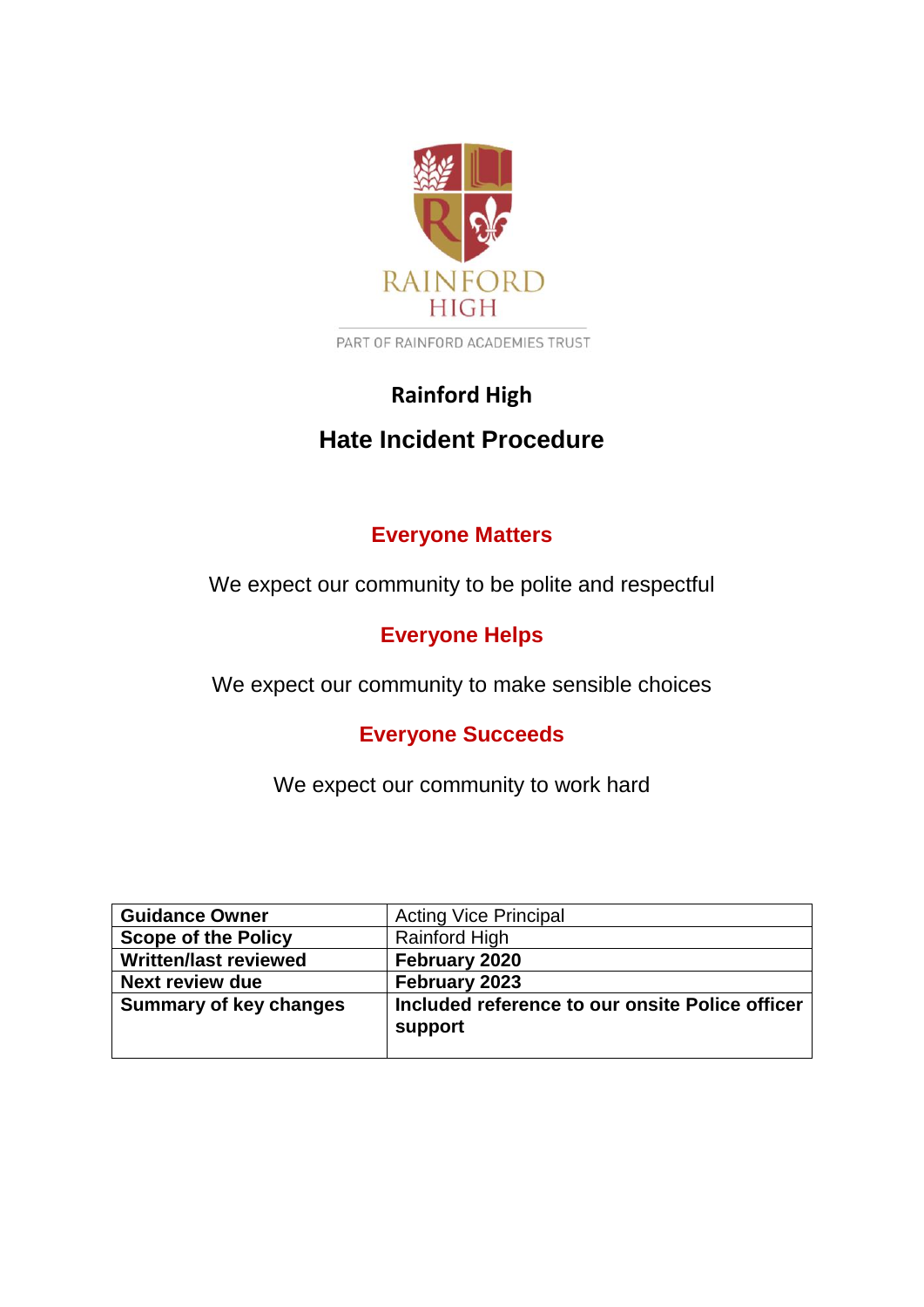

### **What are hate incidents?**

The police and Crown Prosecution Service have agreed a common definition of hate incidents.

They say something is a hate incident if the victim or anyone else think it was motivated by hostility or prejudice based on one of the following things:

- disability
- race
- religion
- transgender identity
- sexual orientation.

This means that if **you** believe something is a hate incident it should be recorded as such by the person you are reporting it to. All police forces record hate incidents based on these five personal characteristics.

Anyone can be the victim of a hate incident. For example, you may have been targeted because someone thought you were gay even though you're not, or because you have a disabled child.

## **What type of incidents can be a hate incident?**

Hate incidents can take many forms. Here are examples of hate incidents:

- verbal abuse like name-calling and offensive jokes
- harassment
- bullying or intimidation by children, adults, neighbours or strangers
- physical attacks such as hitting, punching, pushing, spitting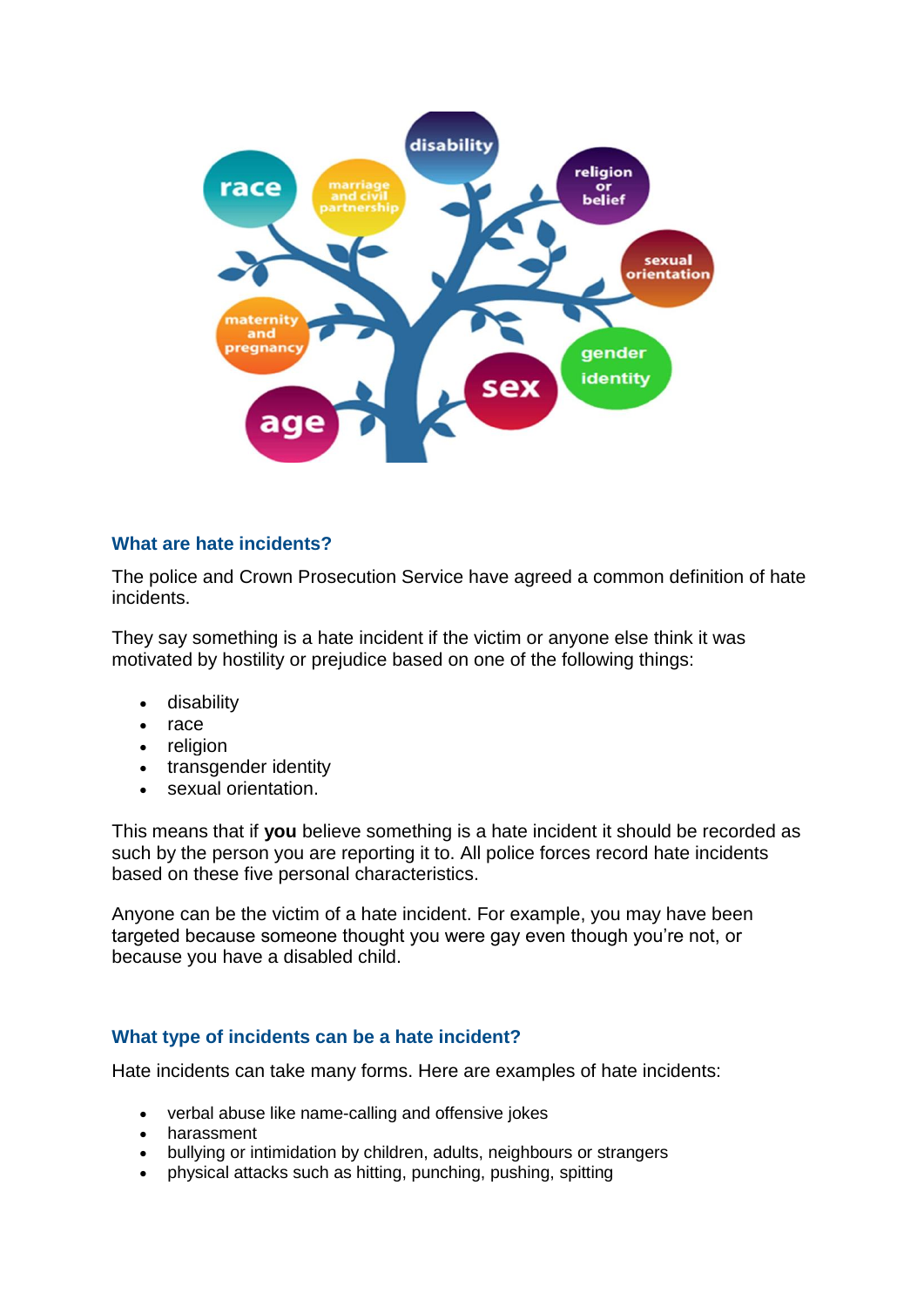- threats of violence
- hoax calls, abusive phone or text messages, hate mail
- online abuse for example on Facebook or Twitter
- displaying or circulating discriminatory literature or posters
- harm or damage to things such as your home, pet, vehicle
- graffiti
- arson
- throwing rubbish into a garden
- malicious complaints for example over parking, smells or noise.

#### **Procedures:**

At Rainford, we deal with hate incidents seriously and we provide a robust response to students involved in the incident. All hate incidents are overseen by the Assistant Principal for Behaviour.

#### **Reporting:**

Students are encouraged to report hate incidents to any trusted adult in their lives. In school this can be:

#### **1) Form tutor**

- **2) Pastoral or Learning Leader**
- **3) Senior teacher**
- **4) Any member of staff**

They can also email staff members (See the website for the email addresses of safeguarding officers) or they can use the **SHARP** system on our school website homepage. This can be done anonymously, for example if a student wants to report a hate incident on someone else's behalf.

#### **Investigation:**

Parents will be informed at the earliest opportunity and a full and thorough investigation will be completed. Accused students may be referred to the Everyone Matters Centre whilst the investigation takes place to enable an effective investigation, but this will be for no longer than is necessary. This will include asking students to write down their voice in relation to the incident.

### **Victims:**

- 1) Offered support and mentoring
- 2) An EHAT will be offered so external agencies can be involved to support (this is a way of coordinate early help)